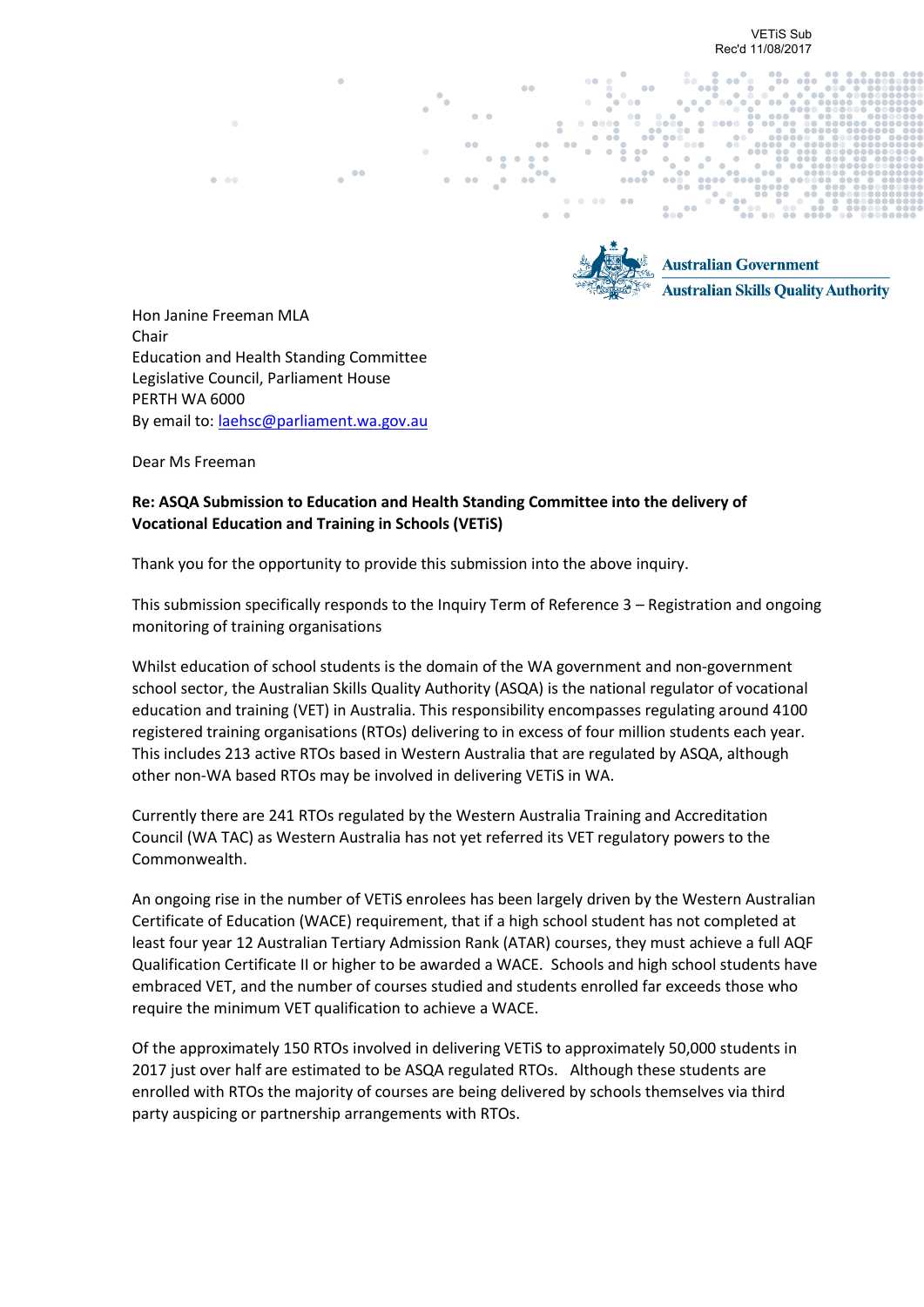

ASQA applies a risk based regulatory approach which allows the regulator to target the risks to the quality of the sector – whilst also minimising the burden from the majority of those regulated by ASQA. In determining risks to the sector, amongst other strategies ASQA undertakes an annual environmental scan to analyse existing and emerging issues. Risks are identifies as either systemic (applying across the VET sector) or provider based (applying to a specific provider).

Systemic risks identified by ASQA that are applicable to the VETiS context are:

- Amount of training.
- Capability of trainers and assessors.
- Online delivery and assessment.

With regard to VETiS specific risks the ASQA environmental scan also identified the following :

- third party delivery trainers and assessors drawn from the schools teacher population whose qualifications do not meet the Standards including vocational competence and industry experience.
- third party delivery schools modifying and substituting training materials, resources and assessment tools.
- governance, including managing partnerships.
- the inability of school age students to meet training package requirements such as work place environments or hold the supervisory or life skills required for some qualifications.
- marketing and enrolment student choice is based on what is available at the school rather than being industry or learner led.
- the age of students means they are a vulnerable cohort who may not be fully aware of the service they are "purchasing".
- the volume of VET graduates presenting to employers who are wary of their credentials and the inflated expectations students may have regarding their employability.

These identified risks mirror some of the risks identified by WA TAC in their 2014 Strategic Industry Audit of VET in Schools Delivery. ASQA has a strong working relationship with the WA TAC and both regulators share information as required to support their assessment of risks and their regulatory actions against RTOs that do not meet their obligations under the VET Quality Framework.

Other issues include the WACE impact if a provider closes unexpectedly or is notified of an intent to cancel. This may be due to the regulator taking action in regard to a provider or may occur when a provider is placed into liquidation. 2016/17 has seen examples of both of these activities. Where large numbers of students are enrolled with a single provider this may have a very significant impact, not just on the students individually, but on the integrity of the WACE if large numbers of students have to rely on the "special considerations" process that is offered by SCSA where a student's WACE achievement has been adversely affected by matters outside of their control.

"Careers Australia RTO 31470" was a large provider delivering a large scope of training to a very large national student population including approximately 400 VETiS students in Western Australia.